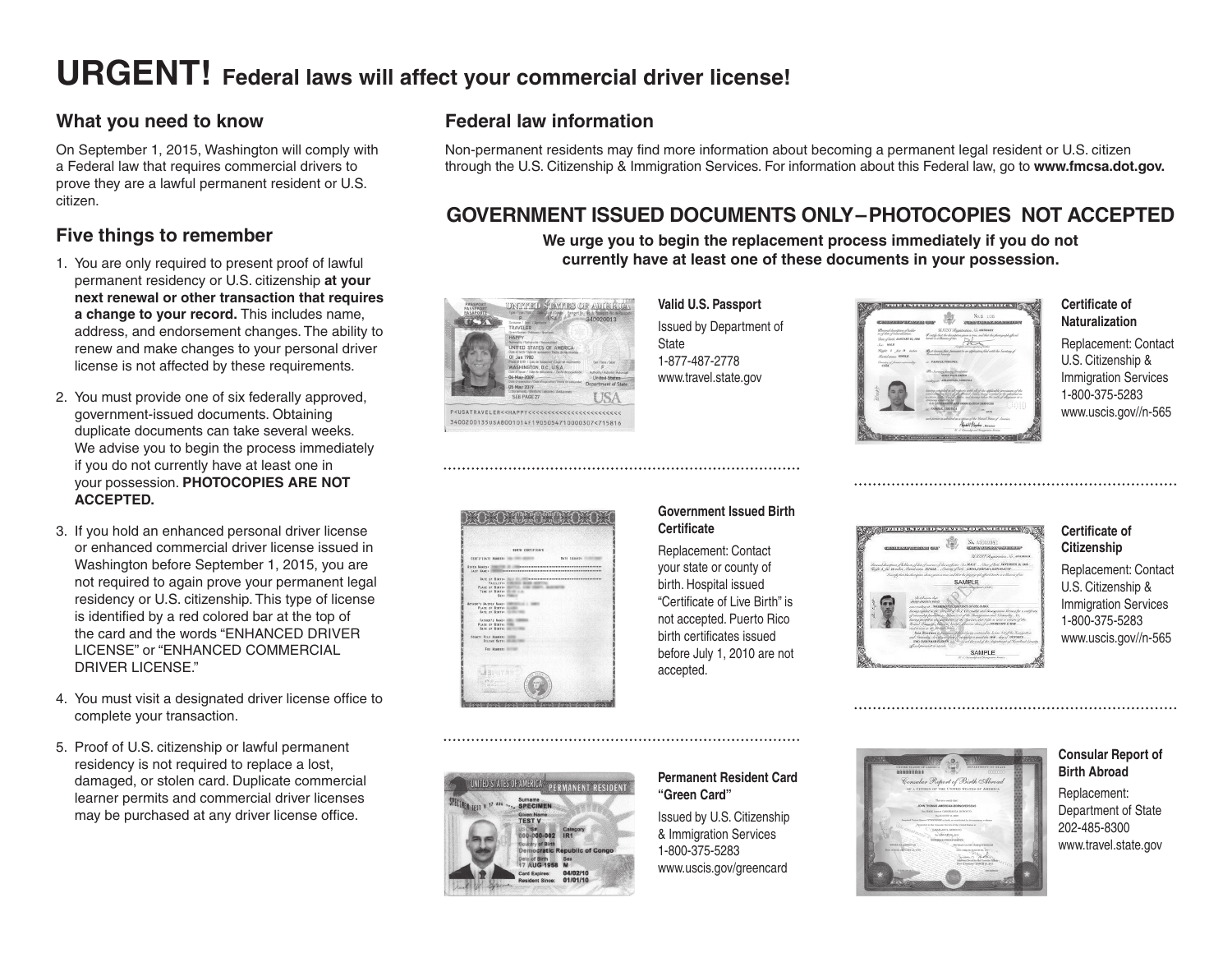

**STATE OF WASHINGTON** DEPARTMENT OF LICENSING *PO Box 9030* s *Olympia, Washington 98507-9030*

# **URGENT!**

## **Federal laws will affect your commercial driver license!**

On September 1, 2015, Washington will comply with the Federal requirement that all commercial drivers provide proof of lawful permanent residency or U.S. citizenship when applying for or renewing a commercial driver license or commercial learner permit.

For current commercial learner permit and commercial driver license holders this means fve things:

- 1. You are only required to present proof of lawful permanent residency or U.S. citizenship **at your next renewal or other transaction that requires a change to your record.** This includes name, address, and endorsement changes. The ability to renew and make changes to your personal driver license is not affected by these requirements.
- 2. You must provide one of six federally approved, government-issued documents. Obtaining duplicate documents can take several weeks. We advise you to begin the process immediately if you do not currently have at least one in your possession. Photocopies are not accepted.
- 3. If you hold an enhanced personal driver license or enhanced commercial driver license issued in Washington before September 1, 2015, you are not required to again prove your permanent legal residency or U.S. citizenship. This type of license is identifed by a red colored bar at the top of the card and the words "ENHANCED DRIVER LICENSE" or "ENHANCED COMMERCIAL DRIVER LICENSE<sup>"</sup>
- 4. You must visit a designated driver license offce to complete your transaction.
- 5. Proof of U.S. citizenship or lawful permanent residency is not required to replace a lost, damaged or stolen card. Duplicate commercial learner permits and commercial driver licenses may be purchased at any driver license office.

Please review the enclosed informational brochure. It explains the six types of documents that are accepted and where to get an official duplicate if you don't already have one. It also provides the locations of the driver license offices designated for commercial learner permit and commercial driver license transactions.

Non-permanent residents may fnd more information about becoming a permanent legal resident or U.S. citizen by contacting the U.S. Citizenship and Immigration Services. For more information about this Federal law, go to **www.fmcsa.dot.gov.**

We sincerely apologize for the inconvenience this may cause you. More information is available online at **dol.wa.gov/cdlchanges** or by calling the Washington Department of Licensing driver customer service line at 360-902-3900.